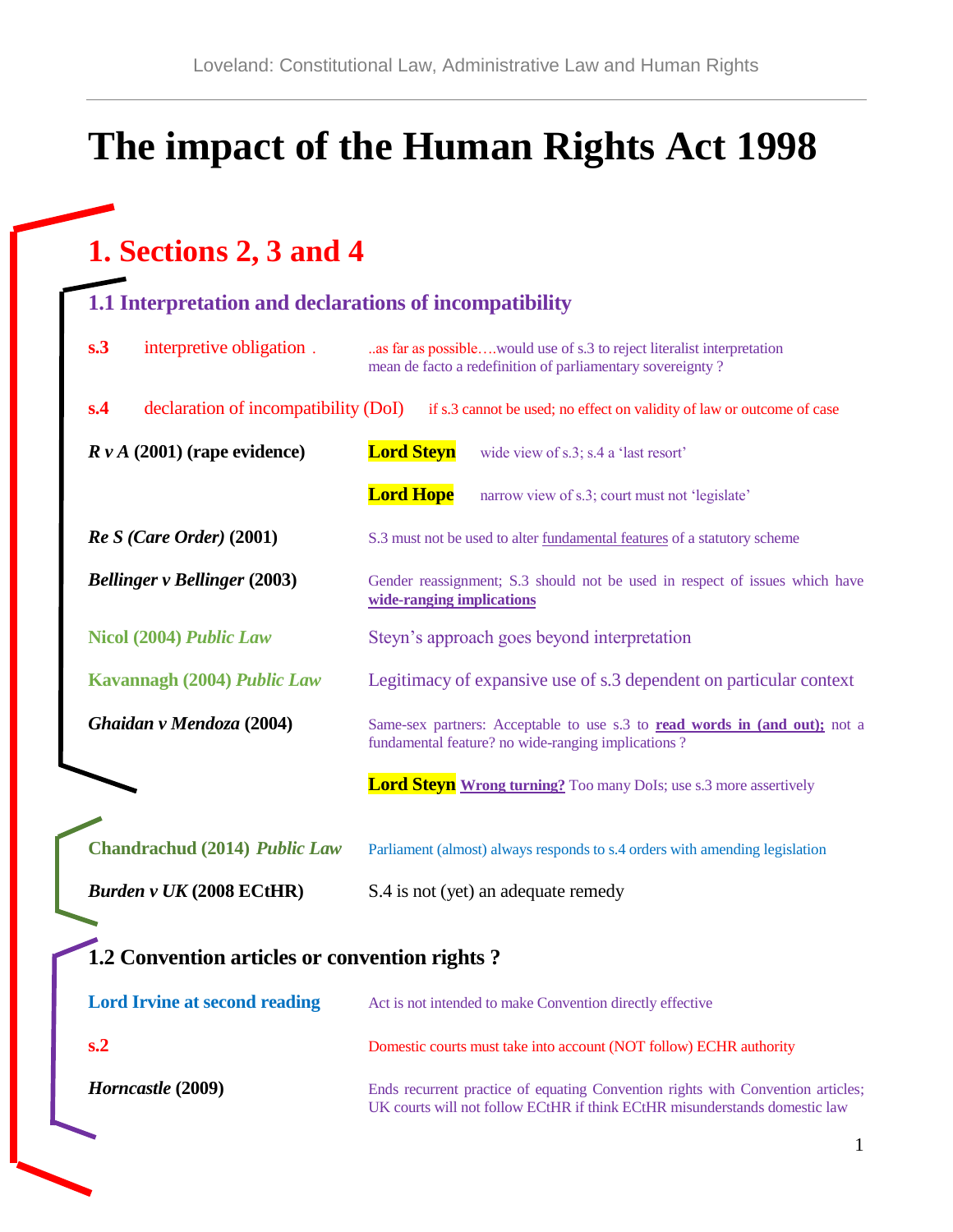## **2. Section 6**

### **2.1 The meaning of 'public authority'**

| <b>Poplar Housing (2001)</b>                                  | assimilation test; privatised government body                                                                                                                                   |
|---------------------------------------------------------------|---------------------------------------------------------------------------------------------------------------------------------------------------------------------------------|
| <b>Aston Cantlow</b><br>$(2001 \text{ CA}) (2003 \text{ HL})$ | Parish council payment; CoA concludes is public authority; established<br>church; tax; HoL reverses; not established church; contract not tax<br>'Core' and hybrid' distinction |
| YL (2007)                                                     | Contracted out care provider not a public authority or public function; 3-<br>2 judgment; reversed by legislation                                                               |
| <i>Weaver</i> (2009)                                          | Social landlord performs public function when seeking to evict occupant;<br>very significant judgment quantitatively                                                            |

### **2.2 'Horizontal effect' - in cases where both parties are private individuals**

|                         | <b>Ghaidan v Mendoza (2004)</b> HRA applies if outcome turns on statutory provision                                                                     |
|-------------------------|---------------------------------------------------------------------------------------------------------------------------------------------------------|
|                         | <b>Douglas/Zeta-Jones (2001)</b> HRA is not directly effective if outcome turns on common law; but may<br>(indirect effect) shape content of common law |
| Campbell v $MGN$ (2004) | HRA requires alteration to breach of confidence as common law tort                                                                                      |
| <i>Venables</i> (2001)  | Does not require creation of wholly new common law remedy                                                                                               |
| Young (2002) Public Law | 'Remedial' and 'substantive' horizontality                                                                                                              |

| <b>3. Proportionality</b>                                  | More intensive than <i>Wednesbury</i> ? If so, how much?                                                                                                                                       |
|------------------------------------------------------------|------------------------------------------------------------------------------------------------------------------------------------------------------------------------------------------------|
| <i>Alconbury</i> (2001)                                    | Intensity of substantive review will vary with context; general economic/social policy $=$<br>Wednesbury; individual rights may require more rigorous review                                   |
| <b>{Denbeigh High School</b><br>$\{Miss Behavior (2007)\}$ | HoL reverses CoA holdings that proportionality required structured, legalistic<br>decision making process. This is unrealistic. Proportionality is only concerned with<br>substantive outcomes |